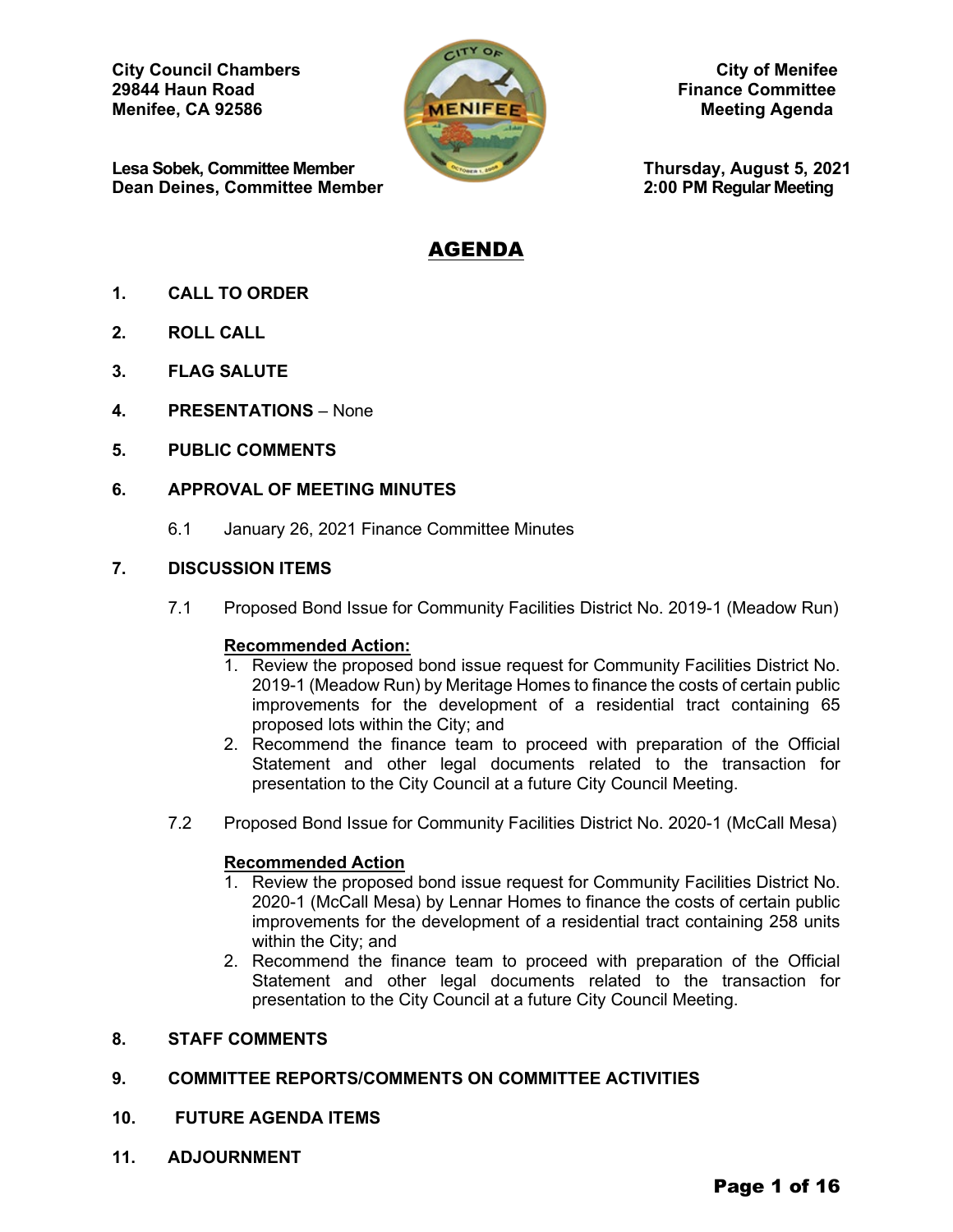## *Decorum Policy Notes*

*Please use a speaker request form when you wish to address the Committee. The Committee anticipates and encourages public participation at its Committee meetings, both on agenda items and during the public comments period. Please use respect by not having your cell phones on, refrain from talking in the audience or outbursts that may be disruptive. While we encourage participation, we ask there be a mutual respect for the proceedings.*

## *Agenda Materials*

*Materials related to an item on this Agenda, including those submitted to the Committee after distribution of the agenda packet, are available for public inspection by contacting the City Clerk, at (951) 672-6777 during normal business hours.* 

## *Compliance with the Americans with Disabilities Act*

*If you need special assistance to participate in this meeting, you should contact Sarah Manwaring, City Clerk, at (951) 672-6777. Notification 72 hours prior to the meeting will enable the City to make reasonable arrangements to assure accessibility to this meeting.*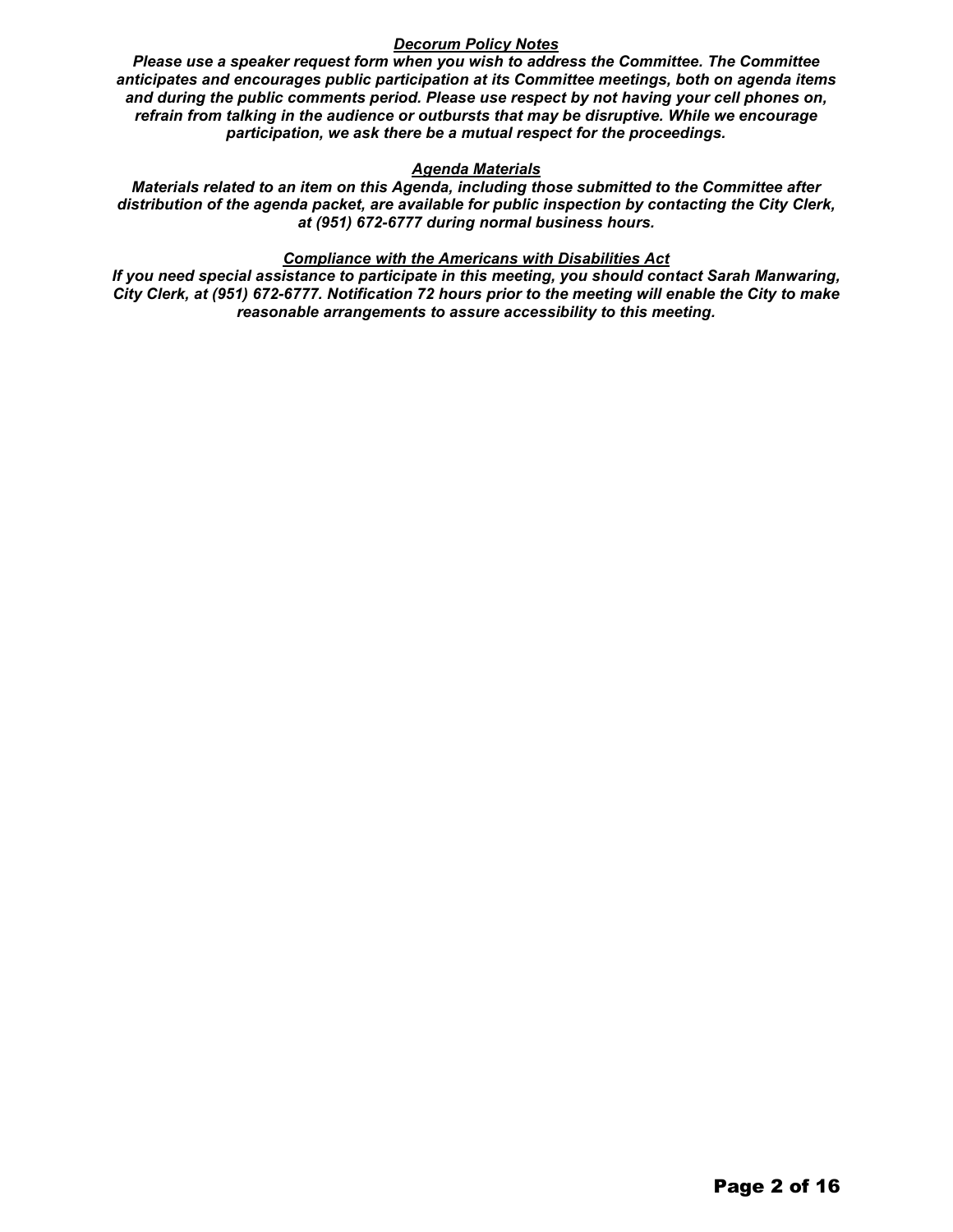**Via Zoom (see below)** 

**LesaSobek, CommitteeMember Tuesday, January 26, 2021 Dean Deines, Committee Member** 



**City Council Chambers** City of Menifee<br>
Via Zoom (see below) **City City Committee Menifee, CA 92586 Special Meeting Minutes** 

# MINUTES

# **1. CALL TO ORDER**

The meeting was called to order at 2:07 p.m.

# **2. ROLL CALL**

Committee Members Deines and Sobek were present.

# **3. FLAG SALUTE**

The Committee recited the pledge of allegiance.

# **4. PRESENTATIONS** – None

# **5. PUBLIC COMMENTS**

There were no public comments.

# **6. APPROVAL OF MEETING MINUTES** – None

# **7. DISCUSSION ITEMS**

7.1 Proposed Community Facilities District No. 2021-1 (Banner Park)

Deputy City Manager Rochelle Clayton introduced the item and City Consultant Shane Spicer to present the report. Mr. Spicer stated Pulte Homes was asking for assistance in forming a Community Facilities District (CFD). Mr. Spicer presented the project details and the proposed formation of the CFD. He reported on the proforma, financing assumptions, interest rates and financing terms, project location, and proposed boundary map.

The Committee asked questions about maintenance on the property, the aesthetics, the maintenance CFD, project description and the tax rate.

The Committee further discussed CFD premiums (Item No. 7.3) and whether to fund a citywide benefit, or the CFD area only. The Committee agreed by that a citywide facility, such as a City Hall or Maintenance Operation Center, would also benefit the residents in the CFD area. They agreed to prioritize funds to the local CFD first and fund a citywide facility only if staff could certify that everything was built out in the CFD area. Ms. Clayton said that she would put something together more structured with the Committee's request for staff to identify a project in the CFD area before it goes to a citywide benefit.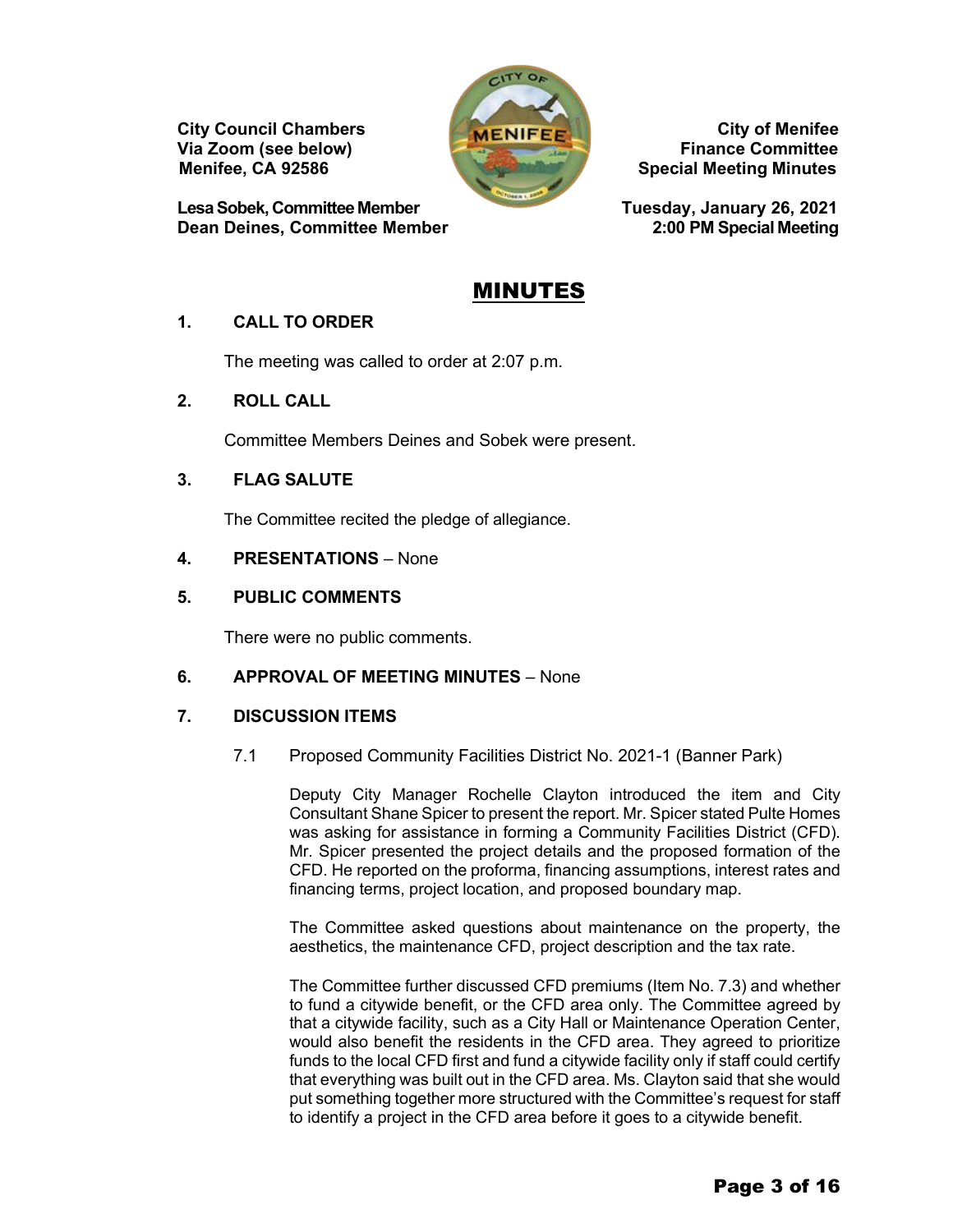The Committee unanimously (2-0) approved the recommended action.

## **Recommended Action:**

Review the proposed Community Facilities District No. 2021-1 (Banner Park) by Pulte Homes Company, to finance the costs of certain public improvements for thedevelopment of a residential tract containing 256 units located east of Lindenberger Road, north of Domenigoni Parkway and west of Briggs Road, and recommend submittal to the City Council for approval at the March 3, 2021 City Council Meeting.

7.2 Draft Revised Investment Policy

Rochelle reviewed the recent amendments to the policy. The Committee discussed the changes and asked questions of staff. The Committee talked about the maximum time allowance for investments and agreed on the standard, 5 years.

The Committee unanimously (2-0) approved the recommended action. Ms. Clayton stated that she would finalize the policy and take it to Council for final approval.

## **Recommended Action:**

Review and provide comment on the Draft Revised Investment Policy and investment alternatives.

7.3 City Community Facilities District Premium – Discussion Only

This item was discussed with Item No. 7.1.

## **Recommended Action:**

Discuss the options of premium application and reporting.

# **8. STAFF COMMENTS**

There were no staff comments.

# **9. COMMITTEE REPORTS/COMMENTS ON COMMITTEE ACTIVITIES**

There were no reports on Committee activities.

## **10. FUTURE AGENDA ITEMS**

There were no future agenda items.

# **11. ADJOURNMENT**

The meeting was adjourned at 3:04 p.m.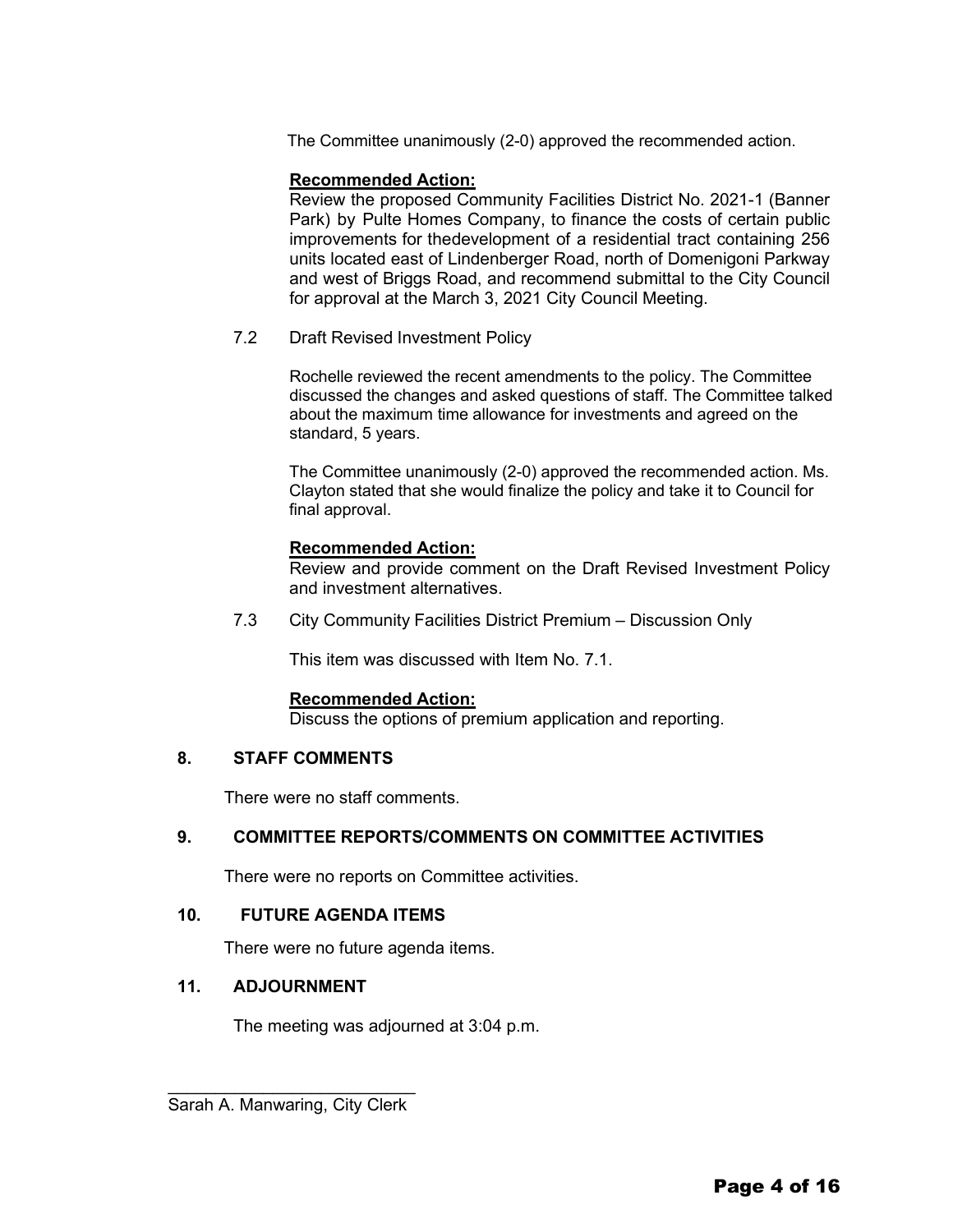

# **CITY OF MENIFEE**

| SUBJECT:             | Proposed Bond Issue for Community Facilities District No.<br>2019-1 (Meadow Run) |
|----------------------|----------------------------------------------------------------------------------|
| <b>MEETING DATE:</b> | August 5, 2021                                                                   |
| TO:                  | <b>Finance Committee</b>                                                         |
| <b>PREPARED BY:</b>  | Rochelle Clayton, Assistant City Manager                                         |

# **RECOMMENDED ACTION**

- 1. Review the proposed bond issue request for Community Facilities District No. 2019-1 (Meadow Run) by Meritage Homes to finance the costs of certain public improvements for the development of a residential tract containing 65 proposed lots within the City; and
- 2. Recommend the finance team to proceed with preparation of the Official Statement and other legal documents related to the transaction for presentation to the City Council at a future City Council Meeting.

# **DISCUSSION**

The developer, Meritage Homes, owns a residential tract containing 65 proposed lots within the City. The proposed residential tract is located generally on the southeast corner of Bradley Road and Holland Road. On June 1<sup>st</sup> Meritage Homes has requested for the issuance of bonds for Community Facilities District No. 2019-1 (Meadow Run) ("CFD No. 2019-1") to fund eligible facilities.

Currently of the 65 proposed residential units, 48 lots have building permits issued, 15 sold & in escrow, and 19 Sold & Closed. Based on the builder's projections by the end of the year they should have 100% of their building permits issued and 83% of their units closed. The builder is requesting to issue the bonds on the entire development for an estimated \$2,875,000. The bond authorization limit for this District is not to exceed \$4M. Due to current interest rates it is anticipated that all the eligible facilities of approximately \$2.35M would be funded through the bond sale.

A preliminary bond analysis was prepared by Spicer Consulting Group to evaluate the viability of the bond issuance estimating the valuation, delinquency history, and effective tax rates (ETR). The development has a relatively strong value to lien ratio of 12:1, greater than the City's policy of 4:1 and an estimated ETR less than 2%. The current FY 2021-22 will be the first year the CFD taxes are levied for the CFD, therefore there are no prior year delinquencies. Based on current interest rates the CFD taxes levied could be reduced by at least 10% while fully funding the eligible improvements. The improvements proposed to be financed include: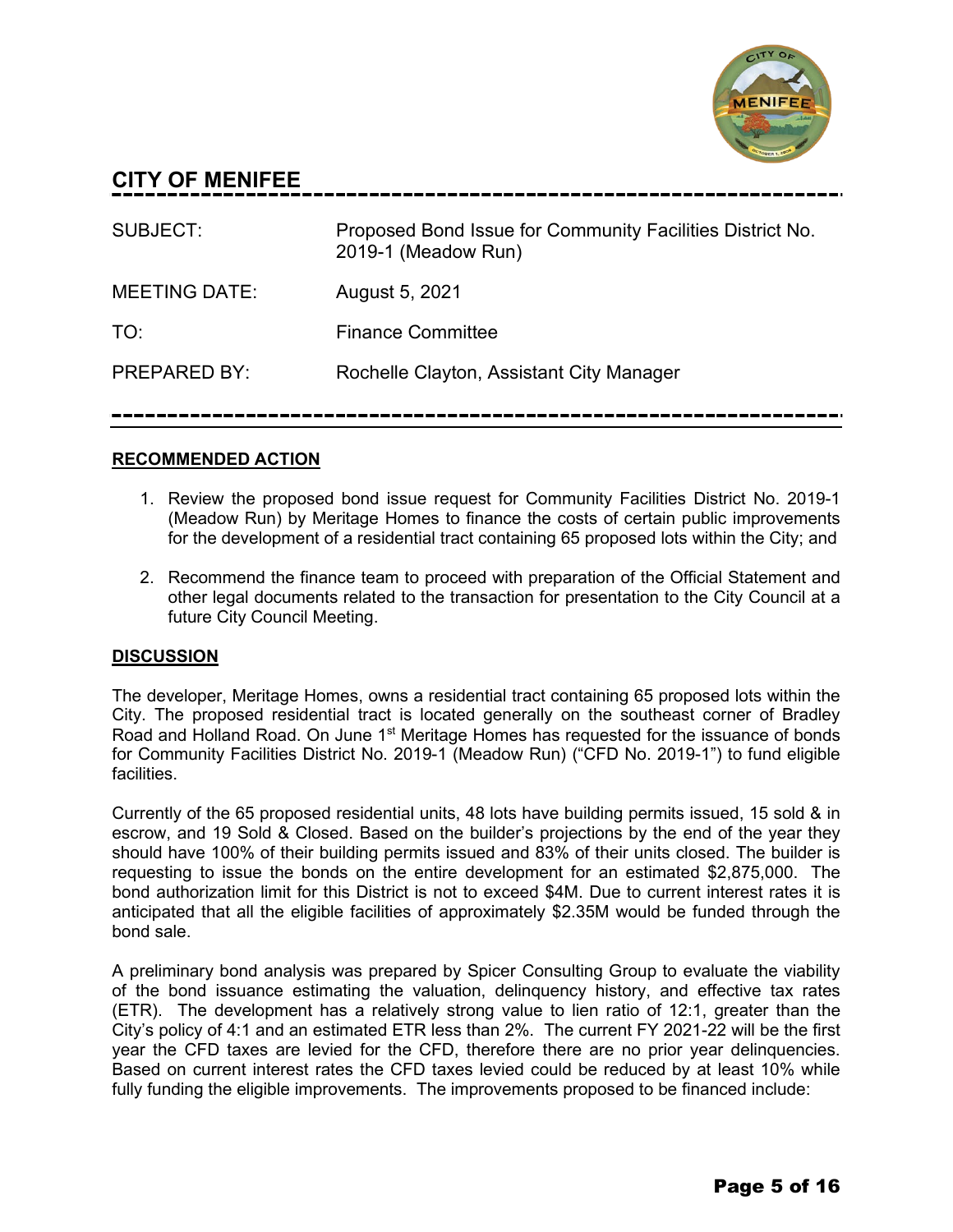- i) City Development Impact Fees and Facilities<br>ii) EMWD Fees
- ii) EMWD Fees<br>iii) Menifee Unior
- Menifee Union School District Fees.

This item is to discuss bond issuance criteria and review the proposed bond issuance for CFD No. 2019-1.

# **ATTACHMENTS**

- 1. Request for Issuance of Bonds Letter (Zimmerman Group)
- 2. Preliminary Bond Sale Analysis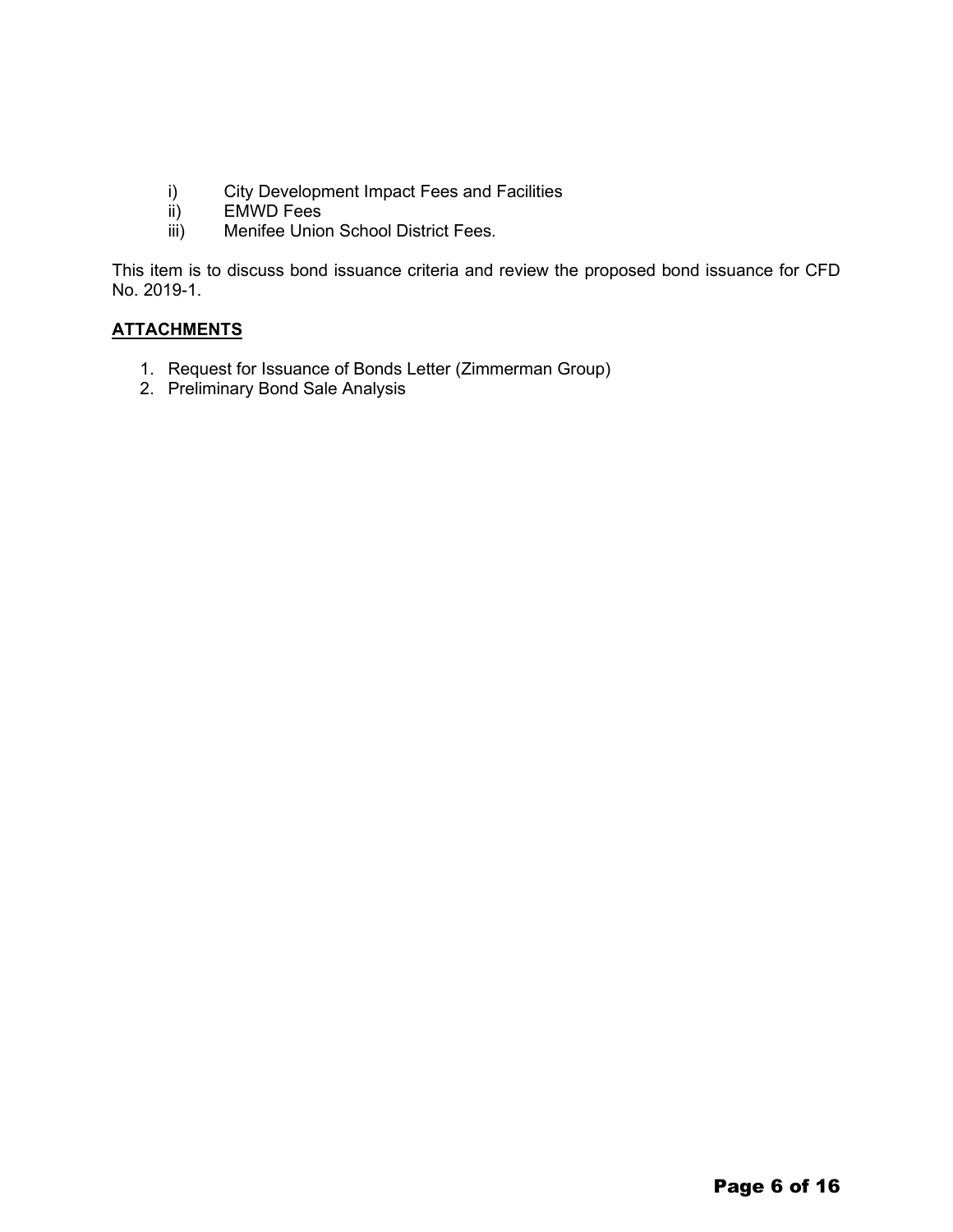June 1, 2021

Rochelle Clayton Deputy City Manager City of Menifee 29844 Haun Road Menifee, CA 92586 T. (951) 723-3701 E. rclayton@cityofmenifee.us

RE: Request for Issuance of Bonds for CFD No. 2019-1 (Meadow Run)

Dear Ms. Clayton,

On behalf of Meritage Homes ("Developer"), we are submitting this letter to request that the City of Menifee ("City") commence the process for the issuance of bonds ("Bonds") for CFD No. 2019-1 (Meadow Run) ("CFD"). As you may be aware, the CFD is comprised of 65 lots within Tract Map No. 37576. Of the 65 lots, 42 building permits (65%) have been issued with the remaining 23 permits expected to be issued in the coming months. To date, twelve homes have closed and an additional 16 homes are in escrow. Developer expects to continue to close homes at a rate of approximately seven per month.

The attached Exhibit A shows the estimated bond sizing and debt service schedule for the proposed bond issue. We have also attached Exhibit B to show the uses for the proceeds. As illustrated in Exhibit A, improvement fund proceeds are estimated to be approximately \$2.35M to fund the eligible facilities. Interest rates for CFD bonds are very low right now, and if they stay low, a bond sale to fund the \$2.35M will allow for funding of all eligible facilities while maintaining a debt service coverage in excess of 120% rather than the typical 110%. This will benefit residents living within the CFD by enabling the City to levy lower special taxes for the life of the Bonds.

We appreciate your consideration of this request and look forward to working with you and your team on this transaction. If you have any questions, please contact me at (949) 542-7071.

Sincerely,

Jim Zimmerman

CC: Shane Spicer, Spicer Consulting Group Efrem Joelson, Meritage Homes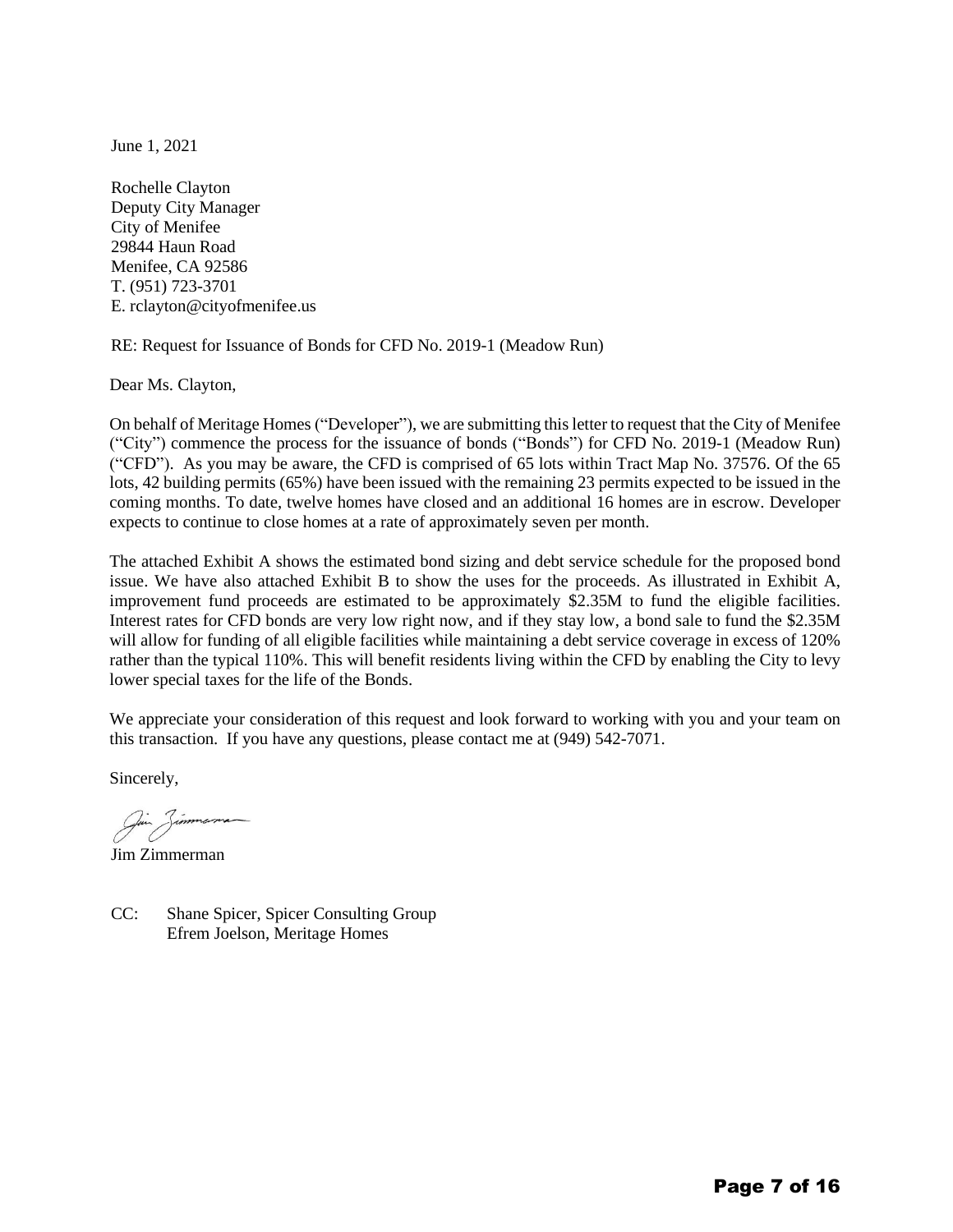#### $R/4$  $\bigcap$ ہا۔<br>ا  $\Box$

### **Exhibit A Meritage Homes - Tract No. 37576 (Meadow Run) City of Menifee CFD No. 2019-1 Estimated Debt Service & Bond Sizing Schedule June 1, 2021**

| <b>ISSUANCE ASSUMPTIONS</b>                                                           |   |                                 | <b>ESTIMATED SOURCES AND USES</b>                                  |    |                                   | <b>ALLOCATION OF IMPROVEMENT FUND</b>                                     |    |                              |    |                             |
|---------------------------------------------------------------------------------------|---|---------------------------------|--------------------------------------------------------------------|----|-----------------------------------|---------------------------------------------------------------------------|----|------------------------------|----|-----------------------------|
| <b>Estimated Closing Date</b><br>Special Tax Rev. Escalation<br>Annual Admin. Expense | S | 2.000%<br>25.000<br>2.000% Uses | 9/1/2021 Sources<br>Par Bond Amount                                | S  | 2,875,000                         | <b>Agency</b><br><b>City Fees</b><br><b>EMWD Fees</b><br><b>MUSD Fees</b> | \$ | Per Unit<br>12.164<br>15.246 | \$ | Total<br>790,656<br>990,990 |
| Admin. Expense Escalation<br>Average Debt Service Coverage Ratio                      |   | 125%                            | Reserve Fund                                                       | \$ | 207.448                           | Total                                                                     | S  | 8,850<br>36.260              |    | 575,265<br>2,356,911        |
| Underwriter Discount Est.                                                             |   | 2.000%                          | Capitalized Interest                                               |    | 25,000                            |                                                                           |    |                              |    |                             |
| <b>Issuance Costs Est.</b>                                                            |   | 228.141                         | Underwriter Discount                                               |    | 57.500                            |                                                                           |    |                              |    |                             |
| Capitalized Interest                                                                  |   | 25.000                          | Costs Of Issuance<br><b>Construction Fund</b><br><b>Total Uses</b> |    | 228,141<br>2,356,911<br>2,875,000 |                                                                           |    |                              |    |                             |
|                                                                                       |   |                                 |                                                                    |    |                                   |                                                                           |    |                              |    |                             |

|              |           |                  |           |           | <b>BOND DEBT SERVICE</b> |           |               |              |                     |
|--------------|-----------|------------------|-----------|-----------|--------------------------|-----------|---------------|--------------|---------------------|
| Period       | Fiscal    | Dev. Prop.       | Priority  |           |                          |           | Capitalized   | Net Debt     | <b>Debt Service</b> |
| Ending       | Year      | Revenues         | Admin     | Principal | Yield                    | Interest  | Interest      | Service      | Coverage            |
|              |           |                  |           |           |                          |           |               |              |                     |
| 9/1/2022     | 2021/2022 | \$<br>112,407 \$ | 25,000    | - \$      | 1.050% \$                | 90.484    | -\$<br>25,000 | \$<br>65,484 | 124.23%             |
| 9/1/2023     | 2022/2023 | 177,763          | 25,500    | 30,000    | 1.270%                   | 90,484    |               | 120,484      | 126.38%             |
| 9/1/2024     | 2023/2024 | 181,318          | 26,010    | 35,000    | 1.430%                   | 90,103    |               | 125,103      | 124.14%             |
| 9/1/2025     | 2024/2025 | 184,944          | 26,530    | 35,000    | 1.590%                   | 89,602    |               | 124,602      | 127.14%             |
| 9/1/2026     | 2025/2026 | 188,643          | 27,061    | 40,000    | 1.760%                   | 89,046    |               | 129,046      | 125.21%             |
| 9/1/2027     | 2026/2027 | 192,416          | 27,602    | 45,000    | 1.900%                   | 88,342    |               | 133,342      | 123.60%             |
| 9/1/2028     | 2027/2028 | 196,264          | 28,154    | 45,000    | 2.070%                   | 87,487    |               | 132,487      | 126.89%             |
| 9/1/2029     | 2028/2029 | 200,189          | 28,717    | 50,000    | 2.229%                   | 86,555    |               | 136,555      | 125.57%             |
| 9/1/2030     | 2029/2030 | 204,193          | 29,291    | 55,000    | 2.444%                   | 85,441    |               | 140,441      | 124.54%             |
| 9/1/2031     | 2030/2031 | 208,277          | 29,877    | 60,000    | 2.619%                   | 84,097    |               | 144,097      | 123.81%             |
| 9/1/2032     | 2031/2032 | 212,443          | 30,475    | 65,000    | 2.747%                   | 82,525    |               | 147,525      | 123.35%             |
| 9/1/2033     | 2032/2033 | 216,692          | 31,084    | 65,000    | 2.833%                   | 80,740    |               | 145,740      | 127.36%             |
| 9/1/2034     | 2033/2034 | 221,025          | 31,706    | 70,000    | 2.911%                   | 78,898    |               | 148,898      | 127.15%             |
| 9/1/2035     | 2034/2035 | 225,446          | 32,340    | 75,000    | 2.989%                   | 76,861    |               | 151,861      | 127.16%             |
| 9/1/2036     | 2035/2036 | 229,955          | 32,987    | 85,000    | 3.057%                   | 74,619    |               | 159,619      | 123.40%             |
| 9/1/2037     | 2036/2037 | 234,554          | 33,647    | 90,000    | 3.260%                   | 72,020    |               | 162,020      | 124.00%             |
| 9/1/2038     | 2037/2038 | 239,245          | 34,320    | 95,000    | 3.260%                   | 69,086    |               | 164,086      | 124.89%             |
| 9/1/2039     | 2038/2039 | 244,030          | 35,006    | 100,000   | 3.260%                   | 65,989    |               | 165,989      | 125.93%             |
| 9/1/2040     | 2039/2040 | 248,910          | 35,706    | 105,000   | 3.260%                   | 62,729    |               | 167,729      | 127.11%             |
| 9/1/2041     | 2040/2041 | 253,889          | 36,420    | 115,000   | 3.260%                   | 59,306    |               | 174,306      | 124.76%             |
| 9/1/2042     | 2041/2042 | 258,966          | 37,149    | 120,000   | 3.404%                   | 55,557    |               | 175,557      | 126.35%             |
| 9/1/2043     | 2042/2043 | 264,146          | 37,892    | 130,000   | 3.404%                   | 51,473    |               | 181,473      | 124.68%             |
| 9/1/2044     | 2043/2044 | 269,429          | 38,649    | 140,000   | 3.404%                   | 47,047    |               | 187,047      | 123.38%             |
| 9/1/2045     | 2044/2045 | 274,817          | 39,422    | 145,000   | 3.404%                   | 42,282    |               | 187,282      | 125.69%             |
| 9/1/2046     | 2045/2046 | 280,314          | 40,211    | 155,000   | 3.404%                   | 37,346    |               | 192,346      | 124.83%             |
| 9/1/2047     | 2046/2047 | 285,920          | 41,015    | 165,000   | 3.467%                   | 32,070    |               | 197,070      | 124.27%             |
| 9/1/2048     | 2047/2048 | 291,638          | 41,835    | 175,000   | 3.467%                   | 26,349    |               | 201,349      | 124.06%             |
| 9/1/2049     | 2048/2049 | 297,471          | 42,672    | 185,000   | 3.467%                   | 20,282    |               | 205,282      | 124.12%             |
| 9/1/2050     | 2049/2050 | 303,420          | 43,526    | 195,000   | 3.467%                   | 13,868    |               | 208,868      | 124.43%             |
| 9/1/2051     | 2050/2051 | 309,489          | 44,396    | 205,000   | 3.467%                   | 7,107     |               | 212,107      | 124.98%             |
| <b>Total</b> |           |                  | 1,014,202 | 2,875,000 | 3.317%                   | 1,937,796 | 25,000        | 4,787,796    | 123.35%             |

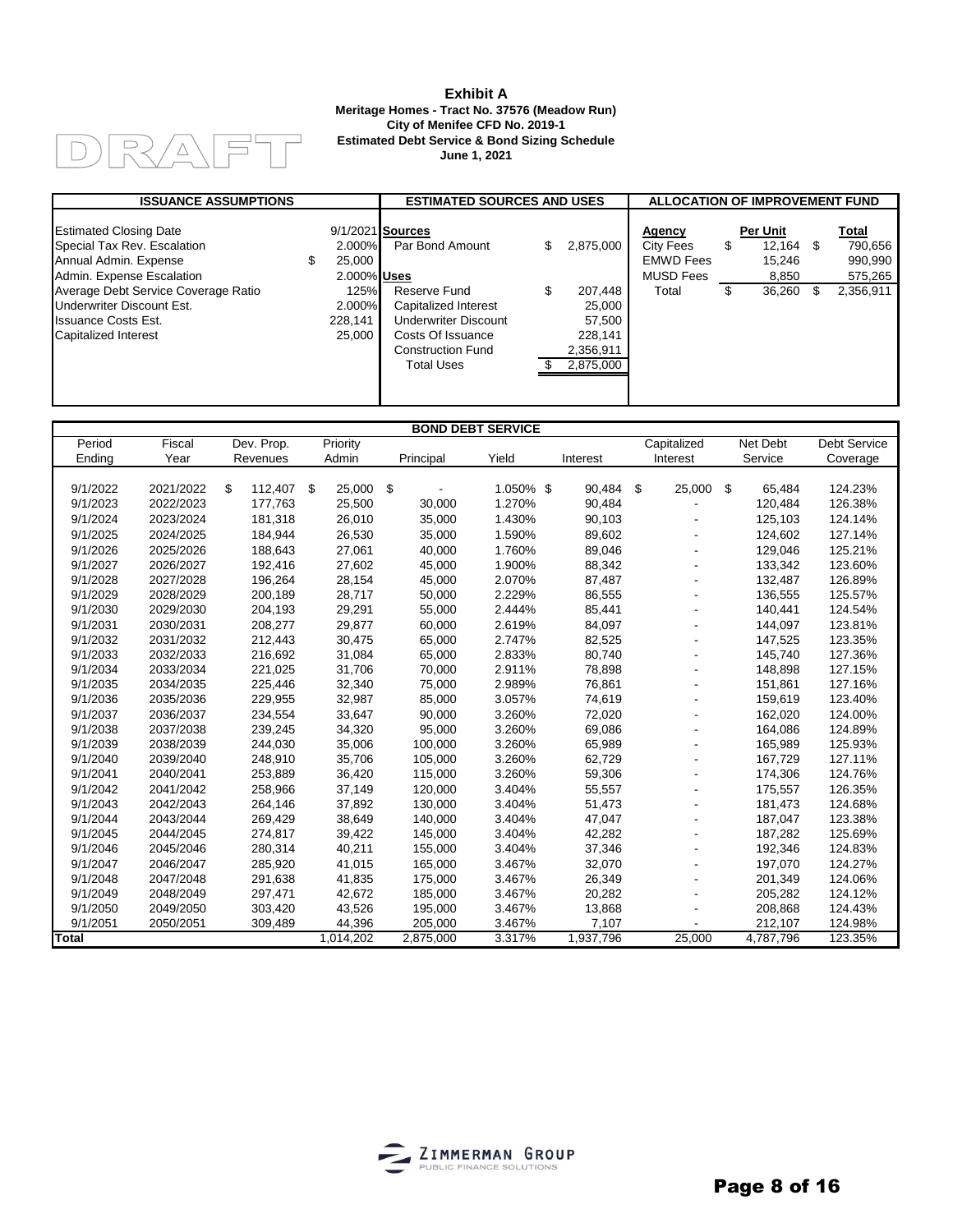# **Exhibit B**



## **Meritage Homes - Tract No. 37576 (Meadow Run) Proposed List of CFD Eligible Facilities June 1, 2021**

|                                             |             | Per Unit                 |        |                 | Total     |  |  |
|---------------------------------------------|-------------|--------------------------|--------|-----------------|-----------|--|--|
| Units                                       |             |                          |        |                 | 65        |  |  |
| City of Menifee Development Impact Fees [a] |             |                          |        |                 |           |  |  |
| Law Enforcement                             |             | \$                       | 231    | \$              | 15,015    |  |  |
| <b>Fire Facilities</b>                      |             |                          | 614    |                 | 39,910    |  |  |
| Circulation                                 |             |                          | 4,670  |                 | 303,550   |  |  |
| Storm Drainage                              |             |                          | 2,286  |                 | 148,590   |  |  |
| <b>General Government</b>                   |             |                          | 1,021  |                 | 66,365    |  |  |
| <b>Public Use Facilities</b>                |             |                          | 154    |                 | 10,010    |  |  |
| Parks - Land Acquisition                    |             |                          | 215    |                 | 13,975    |  |  |
| Parks - Improvements                        |             |                          | 661    |                 | 42,965    |  |  |
| Subtotal - City DIF                         |             | $\overline{\mathcal{S}}$ | 9,852  | \$              | 640,380   |  |  |
| <b>City Projects</b>                        |             |                          | 1,970  |                 | 128,076   |  |  |
| Fair Share Traffic Impact Fee [c]           |             |                          | 342    |                 | 22,200    |  |  |
| Total                                       |             | $\overline{\mathcal{S}}$ | 12,164 | $\overline{\$}$ | 790,656   |  |  |
|                                             |             |                          |        |                 |           |  |  |
| <b>EMWD Fees [b]</b>                        |             |                          |        |                 |           |  |  |
| Sewer Financial Participation Charge        |             | \$                       | 2,958  | \$              | 192,270   |  |  |
| Sewer Treatment Plant Capacity Charge       |             |                          | 6,027  |                 | 391,755   |  |  |
| <b>Water Financial Participation Charge</b> |             |                          | 5,584  |                 | 362,960   |  |  |
| Water Supply Development Fee                |             |                          | 300    |                 | 19,500    |  |  |
| 1" Meter Drop-In Fee                        |             |                          | 377    |                 | 24,505    |  |  |
| Total                                       |             | \$                       | 15,246 | \$              | 990,990   |  |  |
|                                             |             |                          |        |                 |           |  |  |
| <b>Menifee Union School District</b>        |             |                          |        |                 |           |  |  |
| Square Footage                              |             |                          | 2,509  |                 | 163,057   |  |  |
| <b>Estimated School Fees [d]</b>            | \$3.53 / SF | \$                       | 8,850  | \$              | 575,265   |  |  |
|                                             |             |                          |        |                 |           |  |  |
| <b>Total Eligible Fees</b>                  |             | \$                       | 36,260 | S               | 2,356,911 |  |  |

### Footnotes:

[a] City of Menifee DIF amounts per the City of Menifee DIF schedule effective July 1, 2020. City Projects fee represents special CFD benefit to the City equivalent to 20% of the City impact fees that are eligible to be financed through the CFD.

[b] EMWD fee amounts per the EMWD connection fee schedule effective January 1, 2021.

[c] Based on development budget provided by developer.

[d] Per the executed JCFA with MUSD.

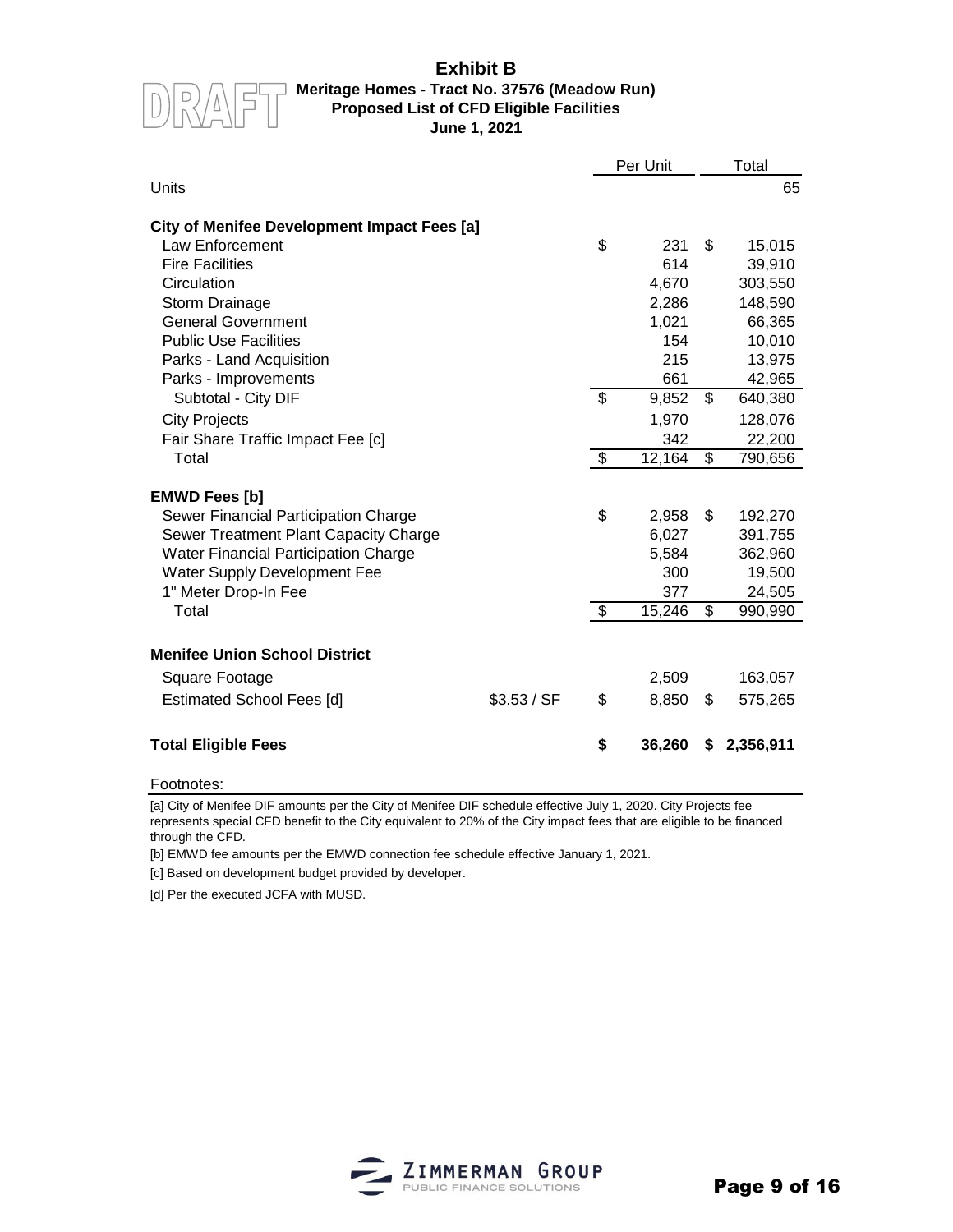## **CITY OF MENIFEE Community Facilities District No. 2019-1 (Meadow Run) Preliminary Bond Analysis As of 7/28/2021**

#### **Preliminary Bond Compliance Table**

| Criteria                             | Requirement  | 2019-1            |
|--------------------------------------|--------------|-------------------|
| 1. Value to Lien $(1)$               | 4.00:1       | 12.07:1           |
| 2. Delinguency Levels                | Less than 5% | N/A               |
| 3. Effective Tax Rate <sup>(2)</sup> | $2.00\%$     | $1.79\% - 1.81\%$ |

(1) Value to Lien is based upon estimated sizing information and Proposed Home Prices.

(2) Range includes FY 2021-22 enrollment.

### **1. General Information & Development Status**

| <b>District Formation Date</b>                       | November 6, 2019 |
|------------------------------------------------------|------------------|
| District Assessed Value <sup>(1)</sup>               | N/A              |
| <b>Bond Structure</b>                                | 91% Assigned     |
| Estimated Preliminary Par Amount <sup>(2)</sup>      | \$2,875,000      |
| Preliminary Value to Lien <sup>(3)</sup><br>$\cdots$ | 12.07:1          |

(1) District Assessed Value information not available via Riverside County as of 6/4/2021

 $(2)$  Par amount estimated based on estimated 3.3% Interest Rate.

(3) Value to Lien is based upon estimated sizing information and Proposed Home Prices.

### **6/4/2021 Ownership Status As Of**

| Tract No. | <b>Land Owner</b> | <b>Map Recordation</b> |
|-----------|-------------------|------------------------|
| 37576     | Meritage Homes    | 11/12/2020             |

| No. Lots $@$<br><b>Buildout</b> | Permits Issued as of<br>7/28/2021 | <b>Developed</b><br>Percentage | Sold & In Escrow<br>to Date | Sold & Closed<br>to Date | <b>Ave Monthly</b><br>Absorption | Five Month<br><b>Projection</b> |
|---------------------------------|-----------------------------------|--------------------------------|-----------------------------|--------------------------|----------------------------------|---------------------------------|
| 65 Lots                         | 48 Lots                           | 74%                            |                             |                          |                                  | 54 Lots                         |
|                                 |                                   |                                |                             |                          | Closed                           | 83%                             |

*Permitted* **100%**

### **2. Special Tax Levy & Delinquency Status**

| No. Parcels | FY 2020-21 Levv | Delinquencies <sup>(1)</sup> |
|-------------|-----------------|------------------------------|
| .           |                 | N/A                          |

 $(1)$  Delinquency information is unavailable as the FY 2021-22 levy is the district's inaugural levy.

### **3. Bond Issuance Impact to Property Owners**

| Avg Home             | <b>Estimated Average Tax Bill for FY 21-22</b> |                    |         |           |            |  |  |
|----------------------|------------------------------------------------|--------------------|---------|-----------|------------|--|--|
| Value <sup>(1)</sup> | <b>Ad-Valorem Tax</b>                          | <b>Other Taxes</b> | CFD Tax | Total Tax | <b>ETR</b> |  |  |
| \$533,698            | \$6.210                                        | \$902              | \$2,670 | \$9,781   | .83%       |  |  |

(1) Based upon Sales Price of the 12 Closed Homes by June 1, 2021.

### **4. Proposed Use of Proceeds (Preliminary)**

| <b>Estimated Project Fund Capacity:</b> | \$2,356,911 |
|-----------------------------------------|-------------|
|                                         |             |

| <b>Sources</b>                                      | Total           |
|-----------------------------------------------------|-----------------|
| Bond Proceeds: Par Amount                           | \$<br>2,875,000 |
| Facilities Special Tax Levy FY 21-22 <sup>(1)</sup> | \$<br>114,322   |
| <b>Total Sources</b>                                | \$<br>2,989,322 |
|                                                     |                 |
| <b>Uses</b>                                         | Total           |
| <b>Project Fund Proceeds</b>                        | \$<br>2,353,359 |
| Capitalized Interest                                | \$<br>35,000    |
| Debt Service Reserve Fund                           | \$<br>214,141   |
| Cost of Issuance                                    | \$<br>282,500   |
| <b>Total Uses</b>                                   | \$<br>2,885,000 |
|                                                     |                 |
| Rounding                                            | \$<br>104.322   |

(1) Allocation of Proceeds yet to be determined.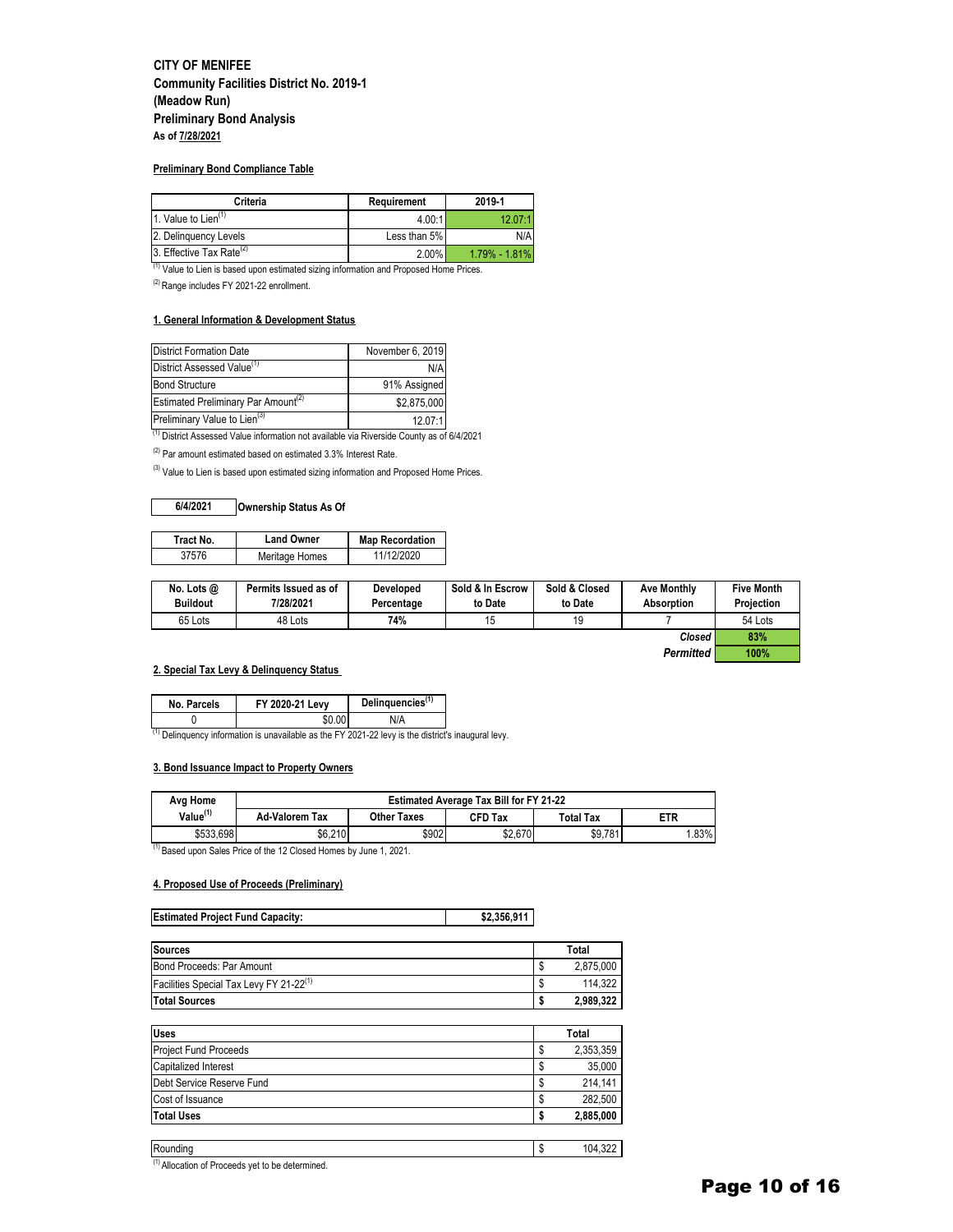

# **CITY OF MENIFEE**

| SUBJECT:             | Proposed Bond Issue for Community Facilities District No.<br>2020-1 (McCall Mesa) |
|----------------------|-----------------------------------------------------------------------------------|
| <b>MEETING DATE:</b> | August 5, 2021                                                                    |
| TO:                  | <b>Finance Committee</b>                                                          |
| <b>PREPARED BY:</b>  | Rochelle Clayton, Assistant City Manager                                          |

# **RECOMMENDED ACTION**

- 1. Review the proposed bond issue request for Community Facilities District No. 2020-1 (McCall Mesa) by Lennar Homes to finance the costs of certain public improvements for the development of a residential tract containing 258 units within the City; and
- 2. Recommend the finance team to proceed with preparation of the Official Statement and other legal documents related to the transaction for presentation to the City Council at a future City Council Meeting.

# **DISCUSSION**

The developer, Lennar Homes, owns a residential tract containing 258 proposed lots within the City. The proposed residential tract is located north of Rouse Road, west of Palomar Street, and east of Menifee Road. On June 4<sup>th</sup> Lennar Homes had requested for the issuance of bonds for Community Facilities District No. 2020-1 (McCall Mesa) ("CFD No. 2020-1") to fund eligible facilities.

Currently of the 258 proposed residential units, 165 lots have building permits issued, 60 sold & in escrow, and 69 Sold & Closed. Based on the builder's projections by the end of the year they should have 64% of their building permits issued and 48% of their units closed for the entire development. However, for their first 165 lots they have 100% of their units with building permits issued and 75% of the 165 lots will be closed by the end of the year. The builder is requesting to issue the bonds on half of the development for an estimated \$7,115,000. The bond authorization limit for this District is not to exceed \$18M. It is anticipated that the eligible facilities of approximately \$6.2M would be funded through the bond sale.

A preliminary bond analysis was prepared by Spicer Consulting Group to evaluate the viability of the bond issuance estimating the valuation, delinquency history, and effective tax rates (ETR). The development has a relatively strong value to lien ratio of nearly 11:1, greater than the City's policy of 4:1 and an estimated ETR less than 2%. The current year FY 2021-22 will be the first year the CFD taxes are levied for the CFD, therefore there are no prior year delinquencies. Based on current interest rates the CFD taxes levied could be reduced by at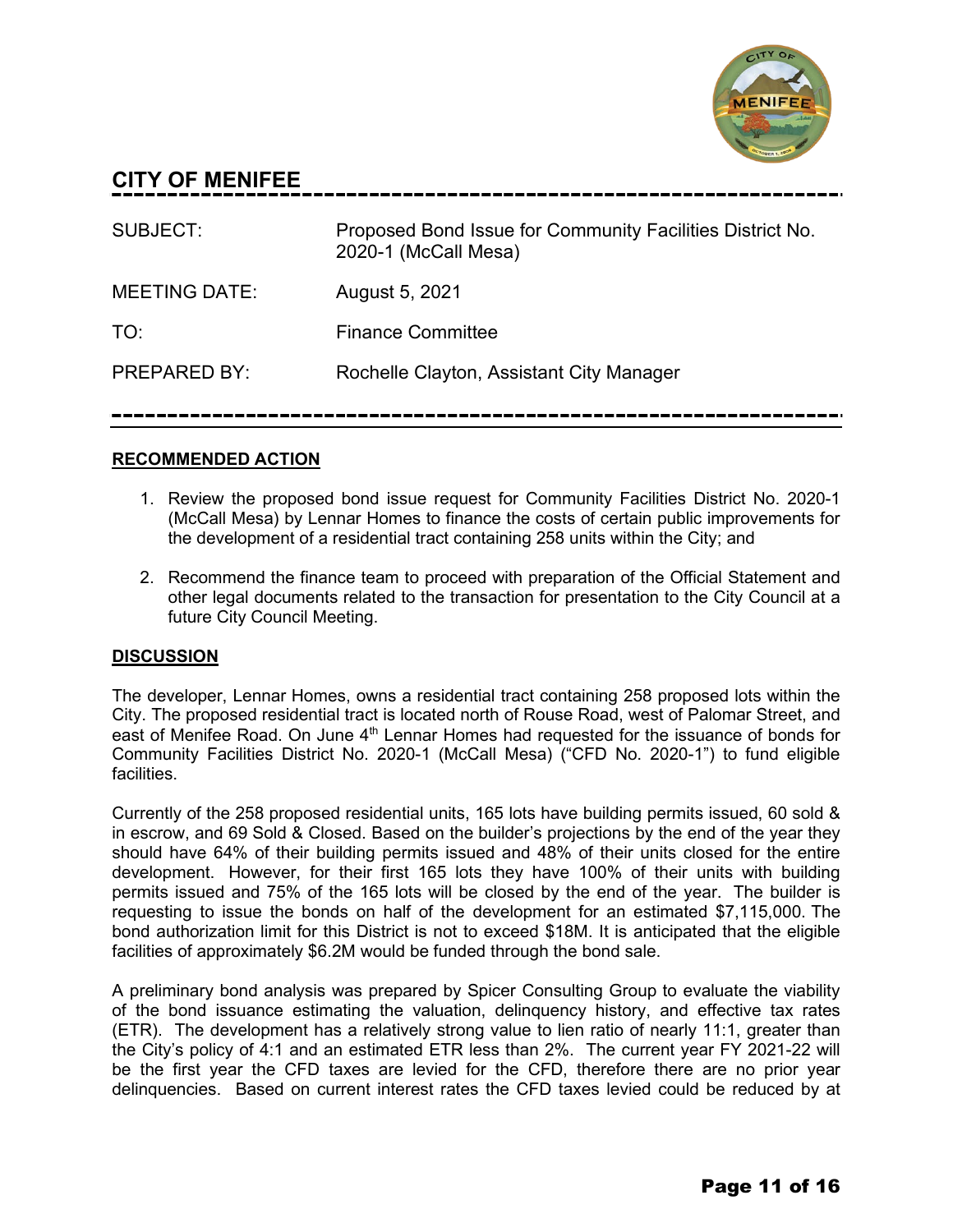least 10% while fully funding the eligible improvements. The improvements eligible to be financed include:

- i) City Development Impact Fees and Facilities<br>ii) EMWD Fees
- **EMWD Fees**
- iii) Perris Union High School District Fees
- iv) Menifee Union School District Fees
- v) Dry Utilities

This item is to discuss bond issuance criteria and review the proposed bond issuance for CFD No. 2020-1.

# **ATTACHMENTS**

- 1. Request for Issuance of Bonds Letter (Zimmerman Group)
- 2. Preliminary Bond Sale Analysis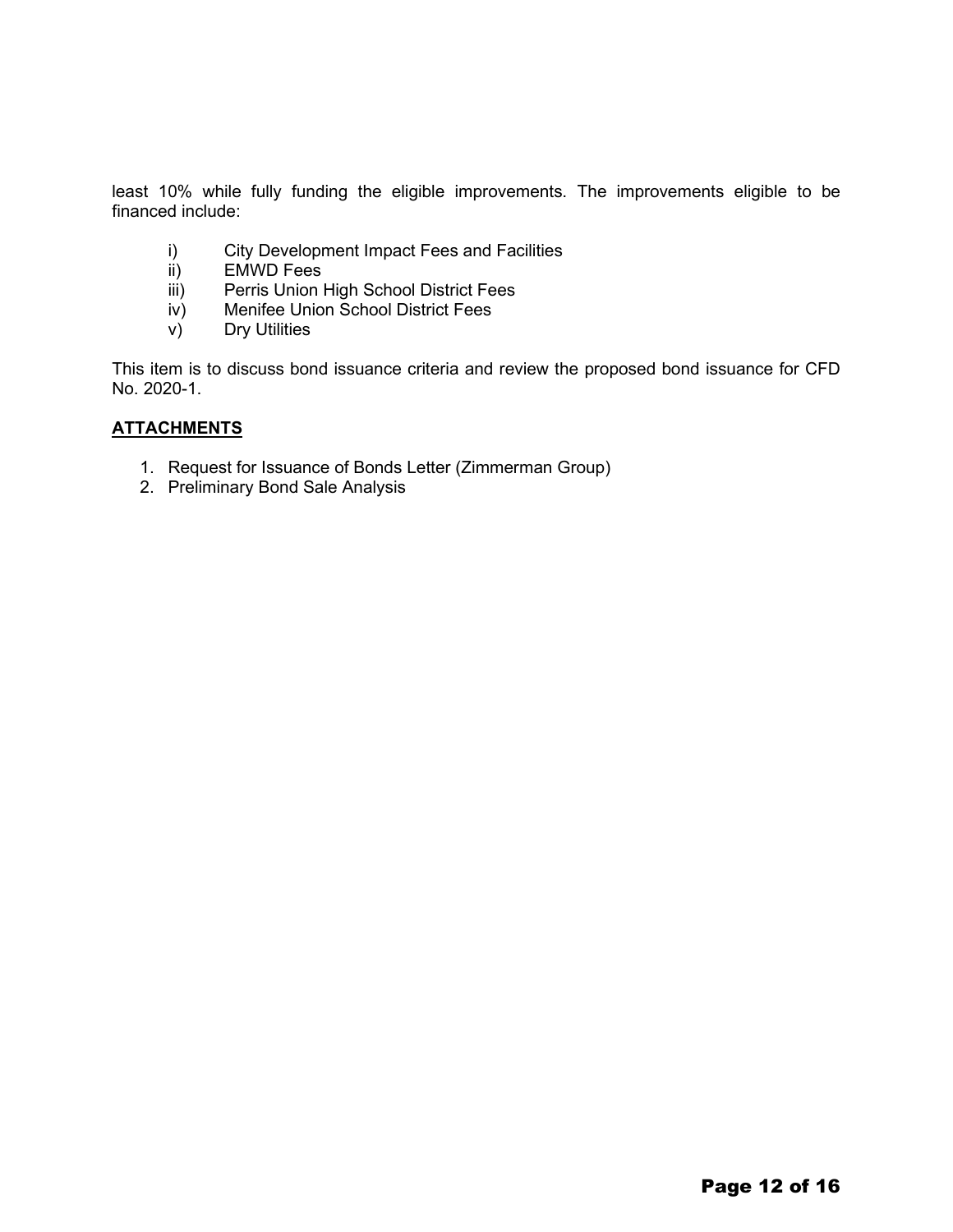June 4, 2021

Rochelle Clayton Deputy City Manager City of Menifee 29844 Haun Road Menifee, CA 92586 T. (951) 723-3701 E. rclayton@cityofmenifee.us

RE: Request for Issuance of Bonds for CFD No. 2020-1 (McCall Mesa)

Dear Ms. Clayton,

On behalf of Lennar Homes ("Developer"), we are requesting the City of Menifee ("City") to move forward with the issuance of bonds ("Bonds") for CFD No. 2020-1 (McCall Mesa) ("CFD"). As you may be aware, the CFD is comprised of 258 lots within Tract Map No. 31098 (the "Project"). We would like to issue a series of bonds secured by 128 permitted lots within Project ("Series 1 Bonds") or explore issuing the full amount of Bonds for the Project. A summary of the development status for the scenario in which only the Series 1 Bonds are issued is included in the table below.

| <b>Development Status</b> | Units | $%$ of<br>Total |
|---------------------------|-------|-----------------|
| <b>Permitted Homes</b>    | 128   | 100%            |
| Closings                  | 44    | 34%             |
| Models                    | 5     | 4%              |
| <b>Under Construction</b> | 79    | 62%             |
| Sold                      | 47    | 37%             |
| <b>Total Units</b>        | 128   |                 |

The attached Exhibit A shows the estimated bond sizing and debt service schedule for the Series 1 Bonds, which results in approximately \$6.2M in construction proceeds. This \$6.2M would fund approximately 50% of the CFD eligible facilities shown in the attached Exhibit B. If it is determined that the full amount of the CFD Bonds cannot be issued, the remainder of the CFD eligible facilities would be funded with the proceeds from a second series of bonds, which would be anticipated to be issued 12 months after the issuance off the Series 1 Bonds. The purpose of issuing two series of bond is to limit the special taxes to be levied on property owned by the Developer. However, given the low interest rate environment it may make sense to issue all the bonds for the Project. We can review these options further with your finance team.

We appreciate your consideration of this request and look forward to working with the City team to issue at least the Series 1 Bonds for the Project. If you have any questions, please contact me at (949) 542-7072.

Sincerely, Joh:

John Zimmerman Principal

CC: Shane Spicer, Spicer Consulting Group Jeremiah Acayturri, Lennar Homes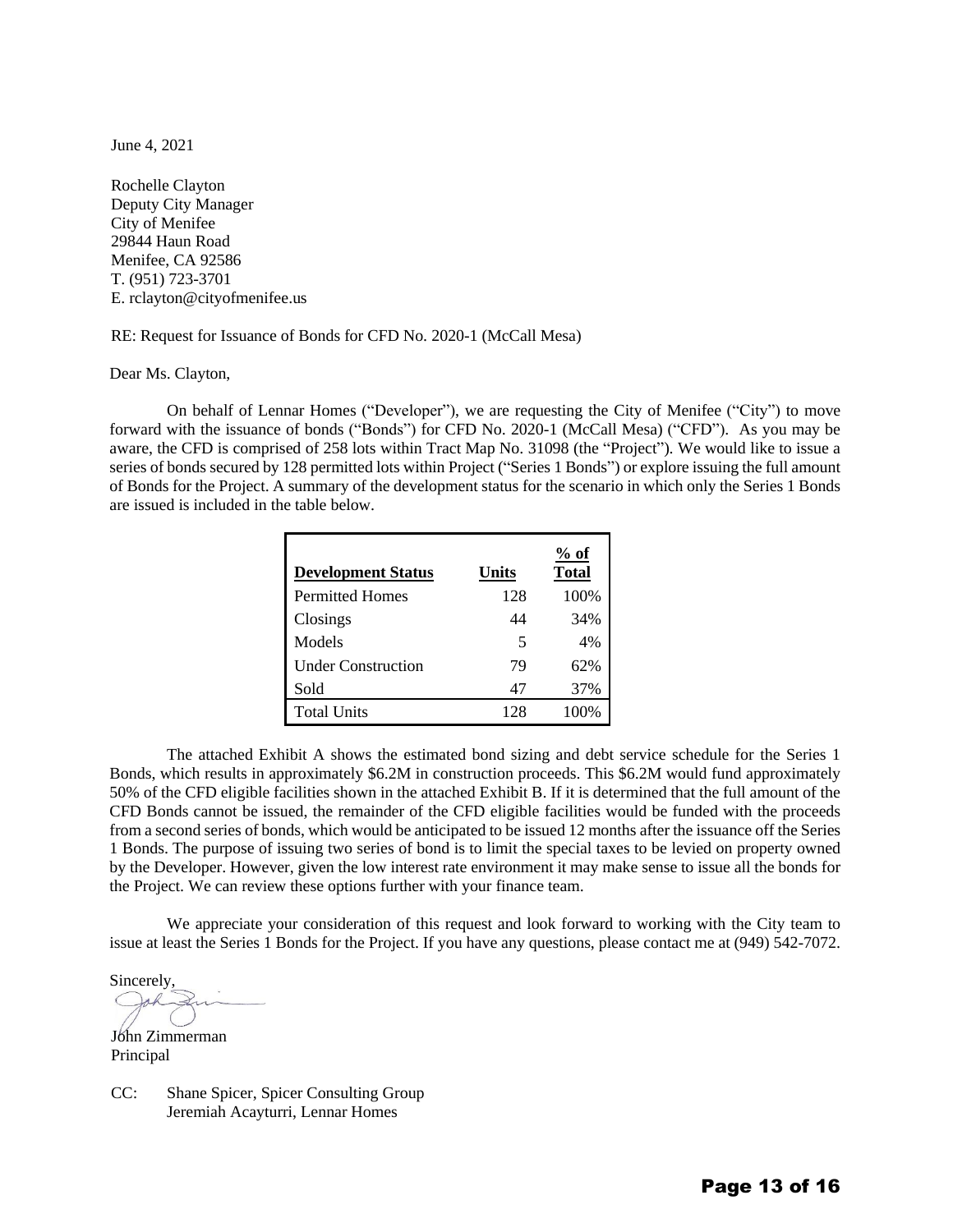### **Exhibit A Lennar Homes - McCall (Tract 31098) City of Menifee CFD No. 2020-1 Debt Service & Bond Sizing Schedule June 4, 2021**

## **ISSUANCE ASSUMPTIONS**

| <b>Closing Date</b>                      | 9/1/2021  | <b>Sources</b>              |             |
|------------------------------------------|-----------|-----------------------------|-------------|
| Special Tax Revenue Escalation           | $2.000\%$ | Par Bond Amount             | \$7,115,000 |
| <b>Annual Administration Expense</b>     | 30,000    |                             |             |
| Debt Service Coverage Ratio              | 110.000%  | Uses                        |             |
| <b>Underwriter Discount Estimate</b>     | 1.750%I   | Reserve Fund                | 524.425     |
| <b>Issuance Costs Estimate</b>           | 270,000   | Capitalized Interest        |             |
| Months of Capitalized Interest           |           | <b>Underwriter Discount</b> | 124.513     |
| <b>Administration Expense Escalation</b> | 2.000%    | Costs Of Issuance           | 270,000     |
|                                          |           | Improvement Fund            | 6,196,063   |
|                                          |           |                             | - -         |

| <b>ESTIMATED SOURCES AND USES</b>                                                                |                                     |
|--------------------------------------------------------------------------------------------------|-------------------------------------|
| <b>Sources</b><br>Par Bond Amount                                                                | \$7,115,000                         |
| Uses<br>Reserve Fund<br>Capitalized Interest<br><b>Underwriter Discount</b><br>Costs Of Issuance | \$<br>524.425<br>124,513<br>270,000 |
| Improvement Fund                                                                                 | 6,196,063                           |
| <b>Total Uses</b>                                                                                | 7.115.000                           |
|                                                                                                  |                                     |

| <b>BOND DEBT SERVICE</b> |              |            |           |           |           |                        |                          |                  |           |              |
|--------------------------|--------------|------------|-----------|-----------|-----------|------------------------|--------------------------|------------------|-----------|--------------|
| Period                   | Fiscal       | Series 1   | Priority  |           |           |                        | Capitalized              | Net Debt         | Surplus   | Debt Service |
| Ending                   | Year         | Revenues   | Admin     | Principal | Coupon    | Interest               | Interest                 | Service          | Taxes     | Coverage     |
|                          |              |            |           |           |           |                        |                          |                  |           |              |
| 9/1/2022                 | 2021/2022 \$ | 373,263 \$ | 30,000 \$ | 55,000    | 1.102% \$ | 252,253                | - \$<br>$\blacksquare$   | \$<br>307,253 \$ |           | 111.72%      |
| 9/1/2023                 | 2022/2023    | 380,728    | 30,600    | 65,000    | 1.232%    | 251,647                | $\overline{\phantom{a}}$ | 316,647          |           | 110.57%      |
| 9/1/2024                 | 2023/2024    | 388,343    | 31,212    | 70.000    | 1.472%    | 250.846                | $\blacksquare$           | 320.846          | 36,285    | 111.31%      |
| 9/1/2025                 | 2024/2025    | 396,110    | 31,836    | 80,000    | 1.732%    | 249,816                |                          | 329,816          | 34,458    | 110.45%      |
| 9/1/2026                 | 2025/2026    | 404,032    | 32,473    | 85,000    | 1.982%    | 248,430                | $\overline{\phantom{a}}$ | 333,430          | 38,129    | 111.44%      |
| 9/1/2027                 | 2026/2027    | 412,113    | 33,122    | 95,000    | 2.202%    | 246,745                | $\overline{\phantom{a}}$ | 341,745          | 37,245    | 110.90%      |
| 9/1/2028                 | 2027/2028    | 420,355    | 33,785    | 105,000   | 2.382%    | 244,653                | $\blacksquare$           | 349,653          | 36,916    | 110.56%      |
| 9/1/2029                 | 2028/2029    | 428,762    | 34,461    | 115,000   | 2.552%    | 242,152                | $\overline{\phantom{a}}$ | 357,152          | 37,149    | 110.40%      |
| 9/1/2030                 | 2029/2030    | 437,337    | 35,150    | 125,000   | 2.712%    | 239,218                | $\blacksquare$           | 364,218          | 37,970    | 110.43%      |
| 9/1/2031                 | 2030/2031    | 446,084    | 35,853    | 135,000   | 2.876%    | 235,828                | $\overline{\phantom{a}}$ | 370,828          | 39,404    | 110.63%      |
| 9/1/2032                 | 2031/2032    | 455,006    | 36,570    | 145,000   | 3.098%    | 231,945                |                          | 376,945          | 41,491    | 111.01%      |
| 9/1/2033                 | 2032/2033    | 464,106    | 37,301    | 160,000   | 3.122%    | 227,453                | $\overline{\phantom{a}}$ | 387,453          | 39,352    | 110.16%      |
| 9/1/2034                 | 2033/2034    | 473,388    | 38,047    | 170.000   | 3.262%    | 222.458                | $\overline{\phantom{a}}$ | 392.458          | 42,883    | 110.93%      |
| 9/1/2035                 | 2034/2035    | 482,855    | 38,808    | 185,000   | 3.322%    | 216,912                | $\overline{\phantom{a}}$ | 401,912          | 42,135    | 110.48%      |
| 9/1/2036                 | 2035/2036    | 492,513    | 39,584    | 200,000   | 3.452%    | 210,767                | $\overline{\phantom{a}}$ | 410,767          | 42,162    | 110.26%      |
| 9/1/2037                 | 2036/2037    | 502,363    | 40,376    | 215,000   | 3.512%    | 203,863                | $\overline{\phantom{a}}$ | 418,863          | 43,124    | 110.30%      |
| 9/1/2038                 | 2037/2038    | 512,410    | 41,184    | 230,000   | 3.572%    | 196,312                | $\overline{\phantom{a}}$ | 426,312          | 44,915    | 110.54%      |
| 9/1/2039                 | 2038/2039    | 522,658    | 42,007    | 245,000   | 3.622%    | 188,096                | $\blacksquare$           | 433,096          | 47,555    | 110.98%      |
| 9/1/2040                 | 2039/2040    | 533,111    | 42,847    | 265,000   | 3.662%    | 179,222                | $\blacksquare$           | 444,222          | 46,042    | 110.36%      |
| 9/1/2041                 | 2040/2041    | 543,774    | 43,704    | 285,000   | 3.682%    | 169,518                | $\blacksquare$           | 454,518          | 45,551    | 110.02%      |
| 9/1/2042                 | 2041/2042    | 554,649    | 44,578    | 300,000   | 3.812%    | 159,024                | $\overline{\phantom{a}}$ | 459,024          | 51,047    | 111.12%      |
| 9/1/2043                 | 2042/2043    | 565,742    | 45,470    | 325,000   | 3.812%    | 147,588                | $\overline{\phantom{a}}$ | 472,588          | 47,684    | 110.09%      |
| 9/1/2044                 | 2043/2044    | 577,057    | 46,379    | 345,000   | 3.812%    | 135,199                | $\blacksquare$           | 480,199          | 50,478    | 110.51%      |
| 9/1/2045                 | 2044/2045    | 588,598    | 47,307    | 365,000   | 3.812%    | 122,048                | $\blacksquare$           | 487,048          | 54,243    | 111.14%      |
| 9/1/2046                 | 2045/2046    | 600,370    | 48,253    | 390,000   | 3.812%    | 108,134                | $\blacksquare$           | 498,134          | 53,983    | 110.84%      |
| 9/1/2047                 | 2046/2047    | 612,378    | 49,218    | 415,000   | 3.952%    | 93,267                 | $\blacksquare$           | 508,267          | 54,892    | 110.80%      |
| 9/1/2048                 | 2047/2048    | 624,625    | 50,203    | 445,000   | 3.952%    | 76,866                 |                          | 521,866          | 52,556    | 110.07%      |
| 9/1/2049                 | 2048/2049    | 637,118    | 51,207    | 470,000   | 3.952%    | 59,280                 |                          | 529,280          | 56,631    | 110.70%      |
| 9/1/2050                 | 2049/2050    | 649,860    | 52,231    | 500,000   | 3.952%    | 40.706                 | $\overline{\phantom{a}}$ | 540,706          | 56,924    | 110.53%      |
| 9/1/2051                 | 2050/2051    | 662,857    | 53,275    | 530,000   | 3.952%    | 20,946                 | $\overline{\phantom{a}}$ | 550,946          | 58,636    | 110.64%      |
| Total                    |              | 15,142,563 | 1,217,042 | 7,115,000 | 3.750%    | $\overline{5,}471,190$ | $\blacksquare$           | 12,586,190       | 1,269,839 | 110.02%      |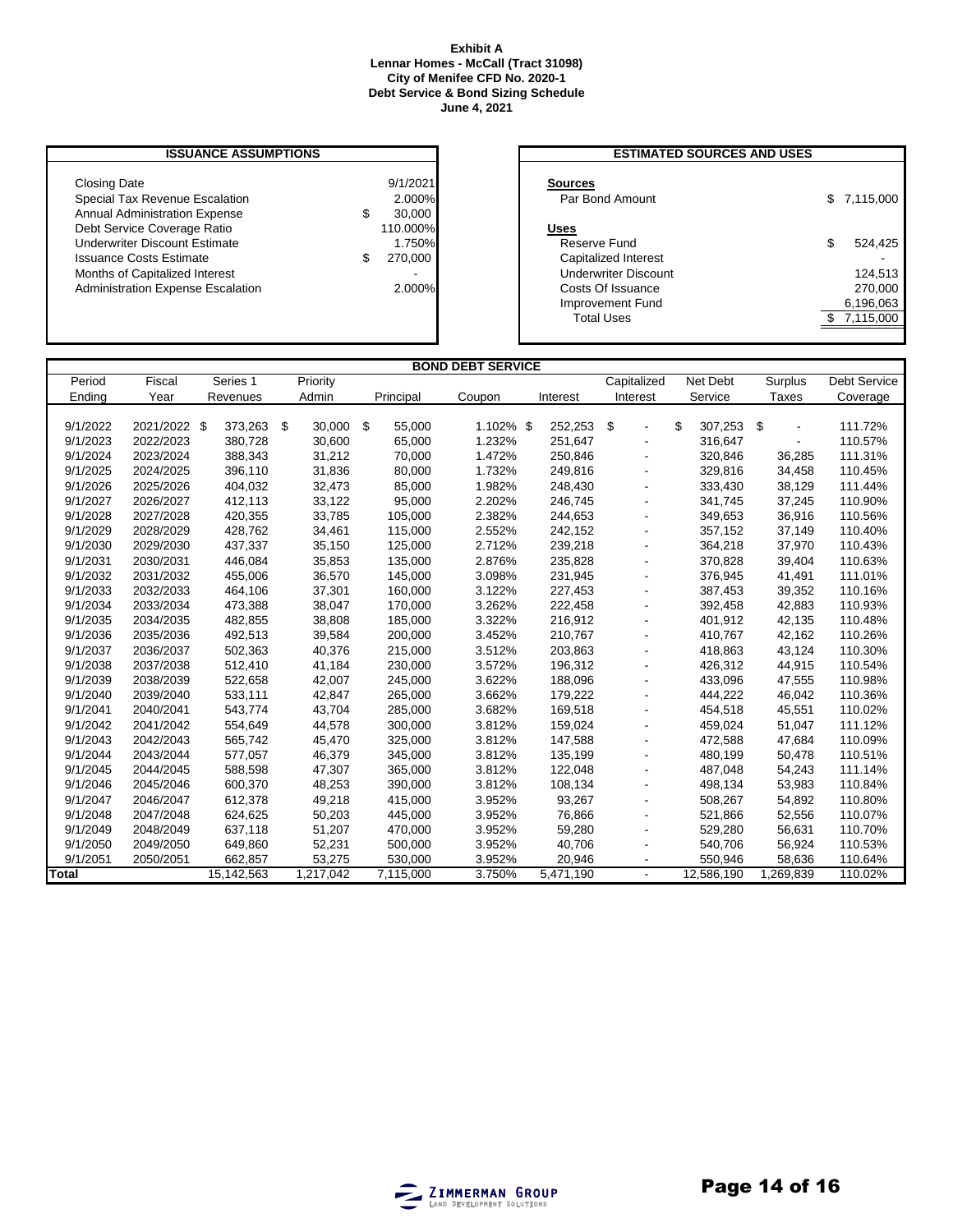

### **EXHIBIT B Lennar Homes - McCall (Tract 31098) City of Menifee CFD No. 2020-1 Preliminary List of CFD Eligible Facilities June 4, 2021**

### Total Units 258

|                                                                               |                                  | Per Unit |                          | Total      |
|-------------------------------------------------------------------------------|----------------------------------|----------|--------------------------|------------|
| <b>City of Menifee Fees (a)</b>                                               |                                  |          |                          |            |
| Law Enforcement                                                               | \$                               | 231      | \$                       | 59,598     |
| <b>Fire Facilities</b>                                                        |                                  | 614      |                          | 158,412    |
| Circulation                                                                   |                                  | 4,670    |                          | 1,204,860  |
| <b>General Government</b>                                                     |                                  | 1,021    |                          | 263,418    |
| <b>Public Use Facilities</b>                                                  |                                  | 154      |                          | 39,732     |
| Parks - Land Acquisition                                                      |                                  | 215      |                          | 55,470     |
| Parks - Improvements                                                          |                                  | 661      |                          | 170,538    |
| <b>Master Planning</b>                                                        |                                  | 23       |                          | 5,934      |
| Subtotal City DIF fees (b)                                                    | \$                               | 7,589    | \$                       | 1,957,962  |
| City Fee Premium                                                              |                                  | 1,518    |                          | 391,592    |
| <b>Total City Fees</b>                                                        | \$                               | 9,107    | \$                       | 2,349,554  |
| <b>City of Menifee Improvements</b>                                           |                                  |          |                          |            |
| Traffic Signals (Menifee Rd./Heritage Lake Dr. and Menifee Rd./Rouse Rd.) (f) | \$                               | 3,014    | \$                       | 777,500    |
| Utility Undergrounding (b)                                                    |                                  | 4,058    |                          | 1,046,921  |
| <b>Total City Improvements</b>                                                | $\overline{\boldsymbol{\theta}}$ | 7,071    | \$                       | 1,824,421  |
|                                                                               |                                  |          |                          |            |
| <b>Total City of Menifee Facilities</b>                                       | $\overline{\mathbf{S}}$          | 16,178   | $\overline{\mathbf{S}}$  | 4,173,975  |
| <b>Romoland School District Fees (c)</b>                                      |                                  |          |                          |            |
| <b>School District Fees</b>                                                   | $\overline{\mathbf{3}}$          | 12,413   | $\overline{\mathcal{E}}$ | 3,202,559  |
| <b>Perris Union High School District Fees</b>                                 |                                  |          |                          |            |
| Square Footage                                                                |                                  | 2,721    |                          | 701,900    |
| Estimated School Fees (d)                                                     | $$1.06 / SF$ \$                  | 2,884    | $\overline{\$}$          | 744,014    |
| <b>EMWD Fees (e)</b>                                                          |                                  |          |                          |            |
| Water Financial Participation Charge                                          | \$                               | 5,501    | \$                       | 1,419,258  |
| Sewer Financial Participation Charge                                          |                                  | 2,914    |                          | 751,812    |
| Sewer Treatment Plant Capacity Charge                                         |                                  | 5,938    |                          | 1,532,004  |
| Meter Fee                                                                     |                                  | 377      |                          | 97,266     |
| Water Development Fee                                                         |                                  | 300      |                          | 77,400     |
| Irrigation Meter Fees 1.5" (Qty: 6 Meters)                                    |                                  | 581      |                          | 149,820    |
| <b>Total EMWD Fees</b>                                                        | $\overline{\$}$                  | 15,611   | $\overline{\mathcal{E}}$ | 4,027,560  |
| Dry Utilities (Subject to 5% Limitation)                                      | \$                               | 3,101    | \$                       | 800,000    |
| <b>Total Eligible Facilities</b>                                              | \$                               | 50,186   | \$                       | 12,948,108 |
|                                                                               |                                  |          |                          |            |

### **Footnotes**

(a) Represents the City of Menifee DIF Fees dated July 1, 2018.

(b) Represents the Menifee Road electric utility conversion costs per budget from Utility Specialists dated December 4, 2018.

(c) Represents the estimated Romoland School District mitigation fees for the project.

(d) Represents the Level 1 school fee for Perris Union High School District.

(e) Represents EMWD's connection and capacity fees effective 1/1/2020.

(f) Amount per bid package submitted by Belco Electric for offsite traffic signal, fiber optic, and signing and striping improvements.